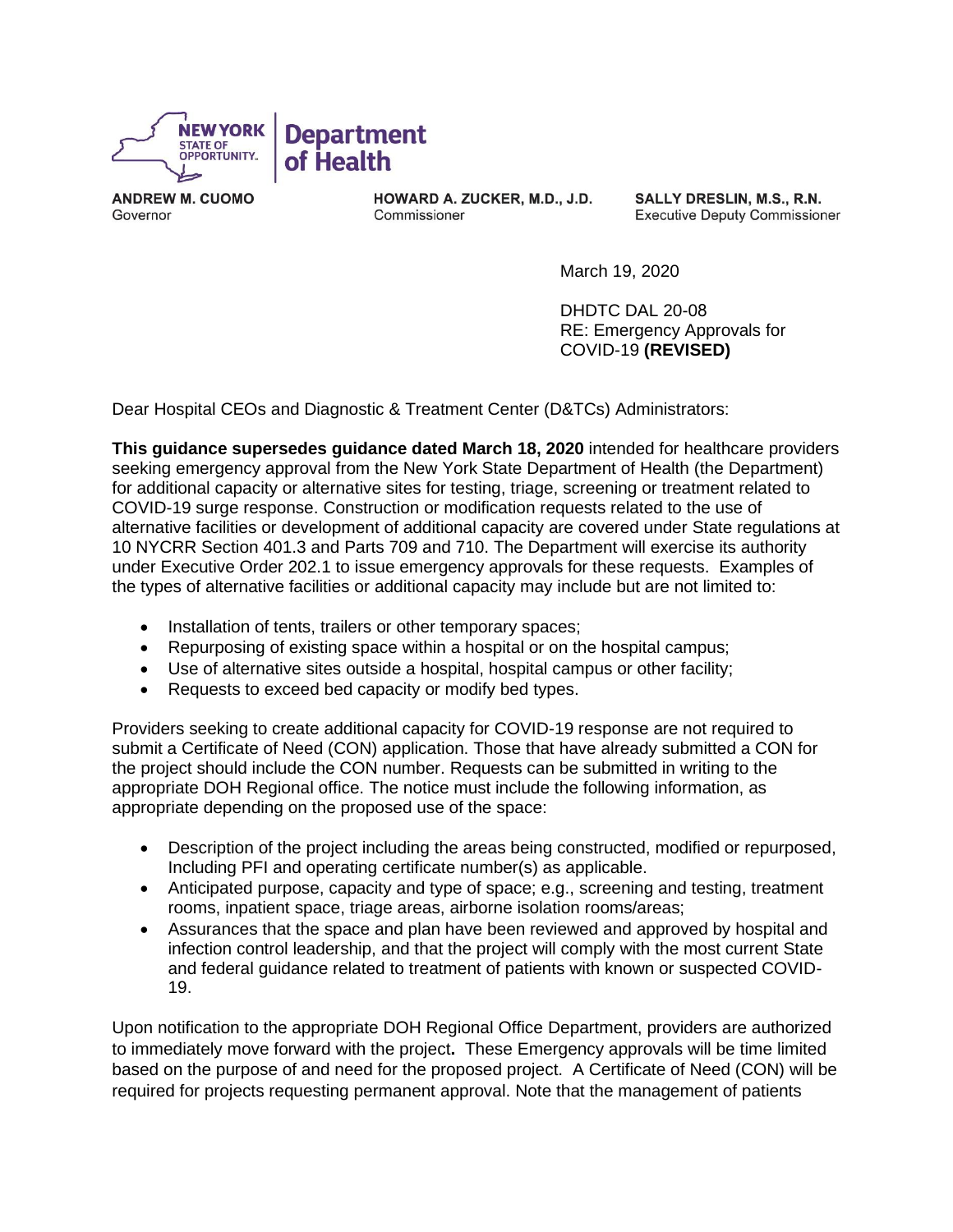presenting to hospital emergency departments (ED) must comply with any applicable requirements of the Emergency Medical Treatment and Labor Act (EMTALA). CMS is issuing updated guidance on EMTALA requirements as they relate to the COVID-19 response and this guidance will be shared as soon as it is available.

Providers are encouraged to submit requests as soon as they have identified any available options. While this information is not required as part of the notification to the Department, factors that providers should consider when going forward with identifying, modifying or creating additional space or capacity for COVID-19 include:

- Environmental services including provisions for regular and regulated medical waste disposal;
- Any necessary air exchange and HVAC system requirements, depending on the type of clinical services provided;
- An infection control plan including cleaning and disinfection protocols, access to handwashing and appropriate protective equipment (PPE);
- Staffing and training plans;
- Fire protection plan for the identified additional or alternate site proposal; including any required fire and carbon monoxide alarm systems;
- Provisions for patient privacy and confidentiality;
- Securing any required local permits or approvals.

Questions regarding the emergency approval process should be directed to your Regional Office of the Division of Hospitals and Diagnostic and Treatment Centers. A contact list is attached.

Sincerely,

Deirdre Astin, Director Division of Hospitals and Diagnostic & Treatment Centers